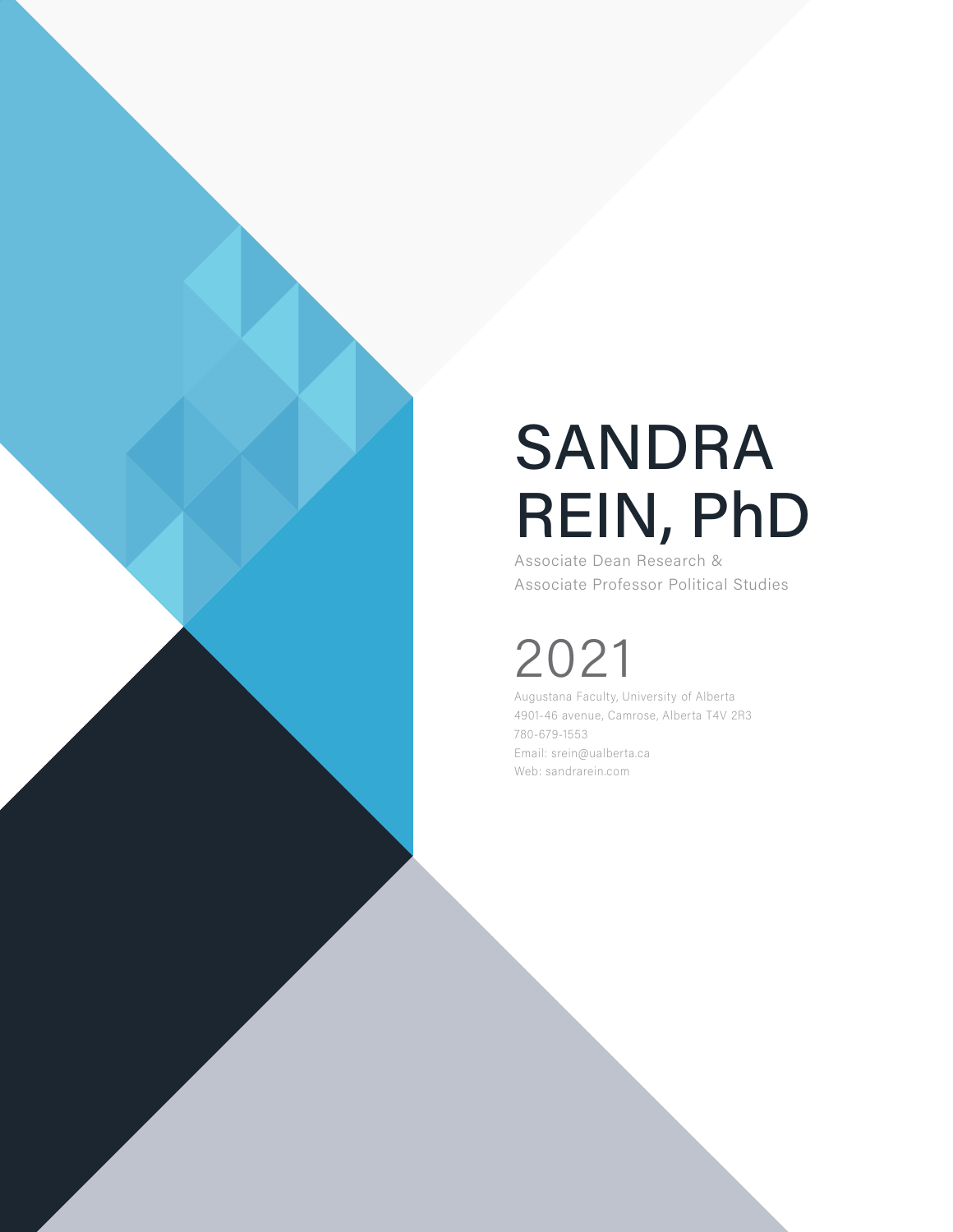#### **EDUCATION**

- PhD University of Alberta, Department of Political Science. Dissertation entitled: *Reading Dunayevskaya: engaging the emergence of Marxist Humanism, 1930 – 1955*. Nominated for the Governor General Gold Medal and Canadian Political Science dissertation award. Conferred June 2007.
- MA University of Alberta, Department of Political Science. Thesis entitled: *Women's Revolutionary Agency: re-igniting the Marxist/Feminist Debate*. Conferred June 1998.
- BA Augustana University College, Political Studies with Distinction. Conferred May 1994.

#### Academic & Professional Appointments

| July 2020 - current   | Associate Dean Research, Augustana Faculty, University of Alberta                                                                             |
|-----------------------|-----------------------------------------------------------------------------------------------------------------------------------------------|
| July 2017 - June 2018 | Acting Vice Dean, Augustana Faculty, University of Alberta                                                                                    |
| July 2016- June 2017  | Acting Associate Dean Research, Augustana Faculty, University of Alberta                                                                      |
| July 2015 - current   | Editorial Board member, Complete Works of Rosa Luxemburg<br>(anticipated 17 volumes), Verso (London and New York)                             |
| July 2014 - current   | General Editor, Socialist Studies, reappointed 2016                                                                                           |
| July 2012 - current   | Associate Professor, Political Studies, Augustana Faculty, University of<br>Alberta                                                           |
| July 2008 - current   | Coordinator/Lead Instructor, Cuba Semester Abroad Program, Augustana<br>Faculty, University of Alberta                                        |
| July 2005 - June 2012 | Assistant Professor, Political Studies, Augustana Faculty, University of<br>Alberta                                                           |
| Oct 2002 - June 2005  | Academic Coordinator, Political Economy, Athabasca University                                                                                 |
| Oct 2002 - Oct 2004   | Acting Coordinator, Governance, Law and Management, Athabasca<br>University                                                                   |
| Sep 2002 - June 2004  | Sessional Instructor, University of Alberta                                                                                                   |
| May 2001- March 2002  | Project Manager, Distance Education and Technological Help (DEPTH)<br>Department, Athabasca University                                        |
| May 2001-Sep 2001     | Instructional and Technical Designer, Parliamentary Democracy Project,<br>Athabasca University and the Commonwealth Parliamentary Association |
| May 2002 - May 2001   | Design consultant, North American Mobility Program, Department of<br>Political Science, University of Alberta                                 |
| Sep 1994 - May 1999   | Teaching/Research Assistant, University of Alberta                                                                                            |
| 1995 - 1999           | Communications Consultant, Alberta Métis Settlements General Council                                                                          |
|                       |                                                                                                                                               |

#### Recognitions & Awards

#### *AUGUSTANA TEACHING LEADERSHIP AWARD (2018)*

This award recognizes an individual (or team) that demonstrates a commitment to realizing the Liberal Arts and Sciences in innovative and rigorous courses/programs that are student-centered but also create spaces for other colleagues and collaborations.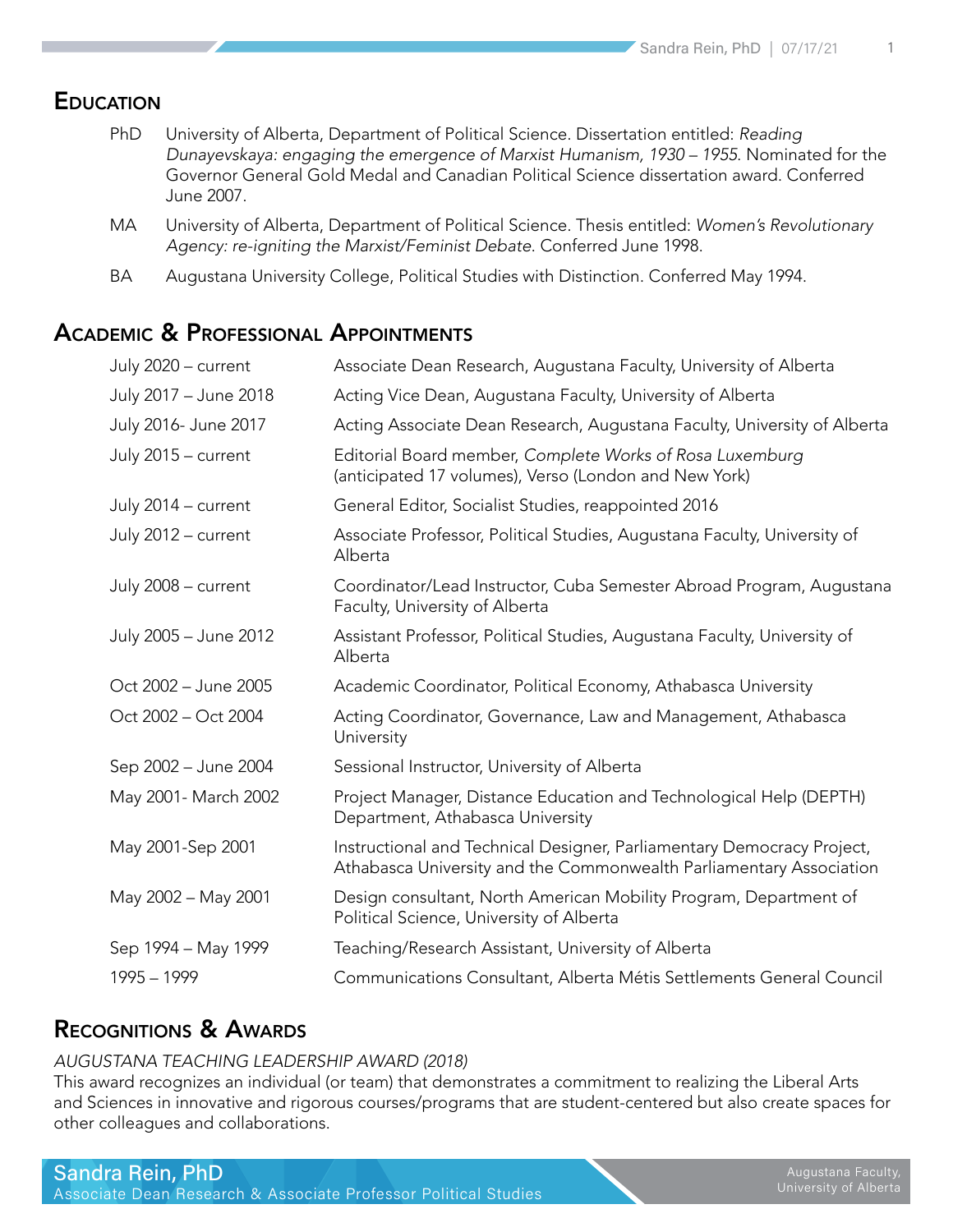#### Recognitions & Awards continued

#### *BETTY OSTENRUD AWARD (2017)*

This award was created by the Students' Association to recognize both a member of the faculty and of the staff who have given of themselves tirelessly to the benefit of students and the institution as a whole. The award is named after Betty Ostenrud who was a longtime staff member of the university and who truly demonstrated outstanding service to the Augustana community.

#### **PUBLICATIONS**

\*indicates peer reviewed

#### *FORTHCOMING*

#### **2022**

- *Critical Concepts: an introduction to politics, 6th edition*. Oxford University Press, Toronto. Janine Brodie, Sandra Rein and Malinda Smith (eds). Will also include an authored chapter entitled "Radical Ideas".\*
- *The Complete Works of Rosa Luxemburg, Volume IV, Political Writings 2: On Revolution 1906-1909*, translated by Jacob Blumenfeld, Nicholas Grey, Henry Holland, Zachary King, Manuela Koelke, and Joseph Muller. Verso: London and New York, edited and Introduction by Peter Hudis and Sandra Rein.

*IN PRINT*

#### **2020**

"Studying Canada in Cuba, Studying Cuba in Canada: a roundtable discussion," *Socialist Studies*, vol 14 (1), 2020.

#### **2016**

- "It's the end of the world as we know it: militarism then and now" in *Rosa Remix*, Rosa Luxemburg Siftung (New York).
- "No international theory, but what about transformation? A critical reading of Martin Wight and Raya Dunayevskaya" in *Modern Theory, Modern Power, World Politics: Critical Investigation*, Ashgate Press, Scott G. Nelson and Nevzat Sogut (eds).

#### **2014**

- "Cuba after Castro" in Communism in the 21st Century, volume 2: Wither Communism? The Challenges of the Past and the Present, Praeger Press, Shannon K. Brincat (ed).
- *Critical Concepts: an introduction to politics, 5th edition*, Pearson Education, with Janine Brodie and Malinda Smith (eds).\*
- "Radical Politics" in *Critical Concepts: an introduction to politics, 5th edition*, Pearson Education, with Janine Brodie, Sandra Rein and Malinda Smith (eds).

#### **2011**

"Book Review Symposia: Marx at the Margins: On Nationalism, Ethnicity and Non-Western Societies by Kevin B. Anderson with Author's Reply" in *Global Discourse: a developmental journal of research in politics and international relations*, vol 2:2.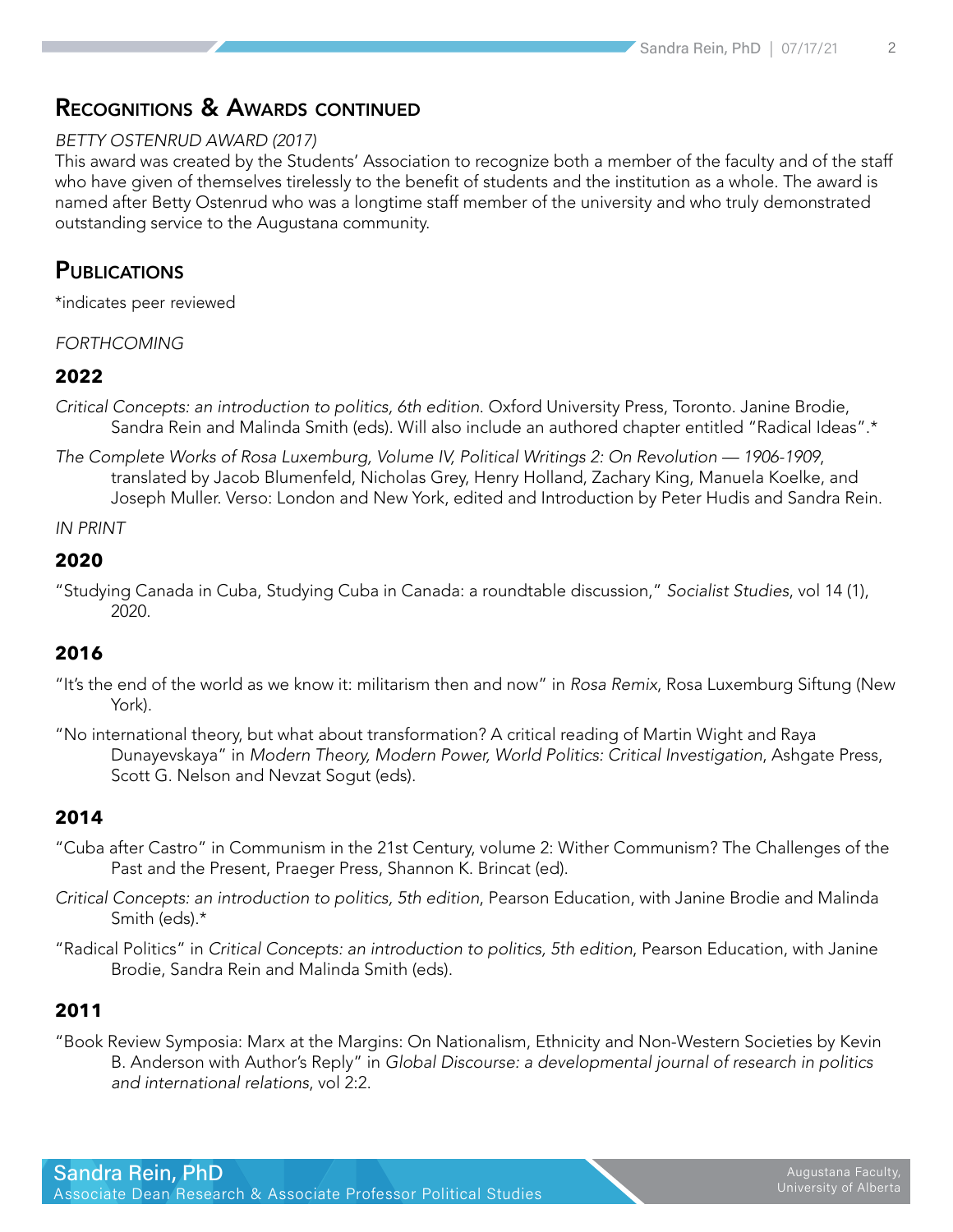- *Critical Concepts: an introduction to politics, 4th edition*, Pearson Education, Janine Brodie and Sandra Rein (eds).\*
- "Regimes" with Fred Judson in *Critical Concepts: an introduction to politics, 4th edition*, Janine Brodie and Sandra Rein (eds).
- "Radical Politics" in *Critical Concepts: an introduction to politics, 4th edition*, Janine Brodie and Sandra Rein (eds).
- "Theory as Practice: reading Luxemburg through Dunayevskaya for today" in *Gender Activism: Perspectives on the South African transition, institutional cultures, and every day life*, Rosa Luxemburg Foundation (South Africa), Greg Ruiters (ed).
- "Feminism on the Frontlines: reflections from a Canadian classroom" in *Gender Activism: Perspectives on the South African transition, institutional cultures, and every day life*, Rosa Luxemburg Foundation (South Africa), Greg Ruiters (ed).

#### **2008**

Content editor for "Companion Website" to *Critical Concepts, 4th edition,* Pearson Education.

#### **2005**

- Critical Concepts: an introduction to politics, 3rd edition, Pearson Education, Janine Brodie and Sandra Rein (eds).
- "Radical Politics" in *Critical Concepts: an introduction to politics, 3rd edition*, Pearson Education, Janine Brodie and Sandra Rein (eds).
- "Marxist Humanism"; "Raya Dunayevskaya"; "Workers Party"; and "Praxis Group" in *Encyclopedia of Politics: the Left and Right*, Sage Publication, Rodney P. Carlisle (ed).

#### **2004**

"A Manifesto for the Matrix: a cultural critique" as part of *Deconstructing the Matrix*, a course enhancement for Communications 425, Athabasca University.

#### **2003**

- "Sierra Leone: between the prison-houses of nationalism and transnationalism" in *Globalizing Africa*, Africa World Press, Malinda S. Smith (ed).
- "Review of: Francis Adams, Satya Dev Gupta and Kidane Mengisteab (eds), Globalization and the Dilemmas of the State in the South in *Review of Radical Political Economics*, volume 35, number 3.\*

#### **2002**

"United Nations Observer Mission in Angola"; "United Nations Angola Verification Mission"; "Angola"; and "Sierra Leone" in *United Nations Encyclopedia*, FactsonFile, John Allphin Moore and Jerry Pubantz (eds).

#### **2001**

"Radical Political Ideologies" in *Critical Concepts: an introduction to politics, 2nd edition*, Pearson Education, Janine Brodie (ed).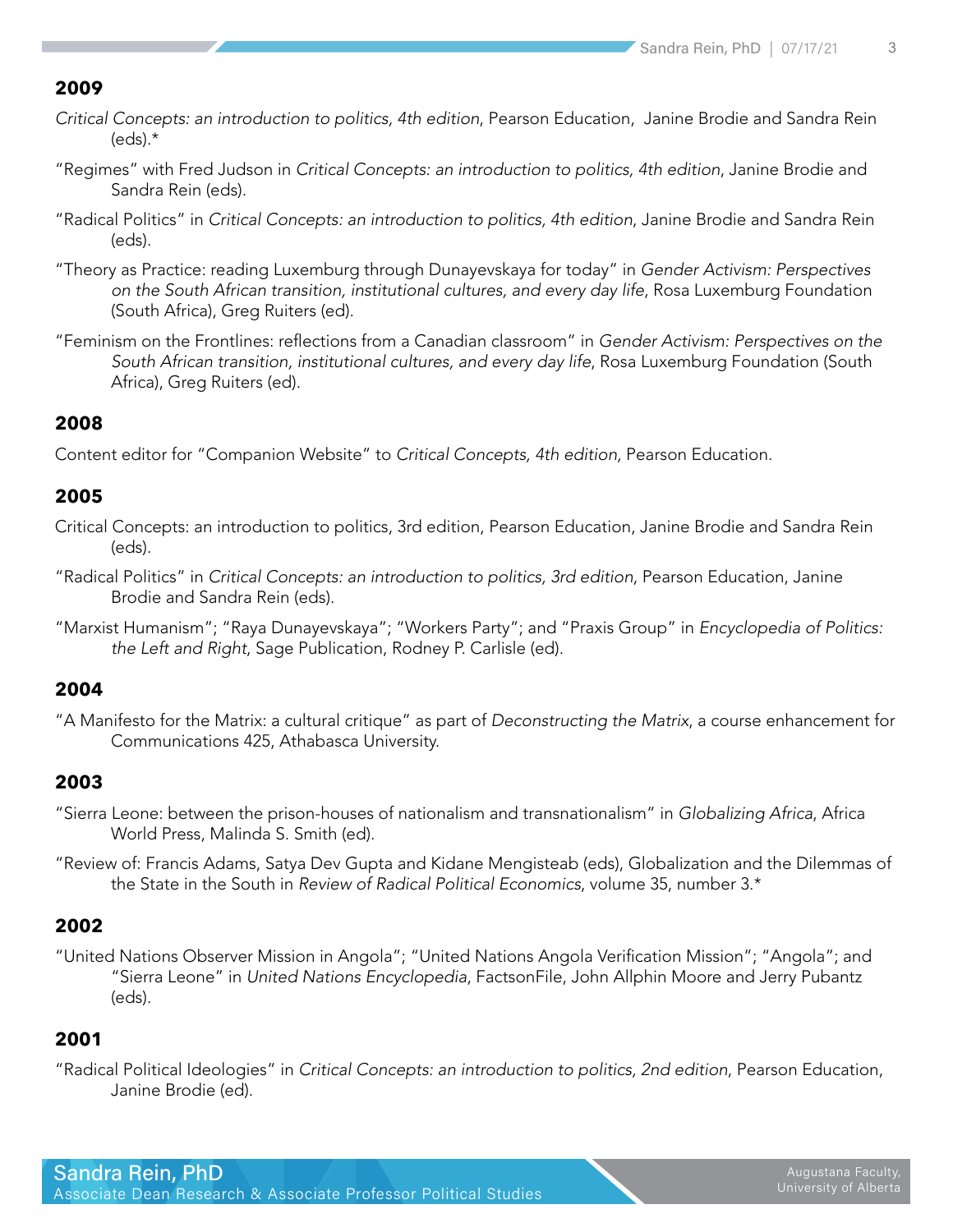"Bourgeois Capitalism"; "Commodification"; "Marxist Feminism Literary Criticism/Literature"; and "Praxis" in *Encyclopedia of Feminist Theory*, Routledge, Lorraine Code (ed).

#### **1999**

- "Alternative Political Ideologies" in *Critical Concepts: an introduction to politics*, Prentice-Hall, Janine Brodie (ed).
- "Development and its Future Prospects" with Andy Knight, in *Critical Concepts: an introduction to politics*, Prentice-Hall, Janine Brodie (ed).
- "Sierra Leone: a crisis between nationalism and transnationalism" in *Africa Link*, second quarter, volume 8, number 2, co-authored with Malinda S. Smith.
- "Sierra Leone's Fragile Peace" in *Africa Link*, July/August, co-authored with Malinda S. Smith.
- "Study Guide" for Critical Concepts: an introduction to politics, Prentice Hall, co-authored with Janine Brodie and Miriam Koene.

#### Conference Papers, Keynotes and Invited Lectures

\*peer reviewed; †Invited; ‡Keynote

#### **2021**

"To be Human: a feminist conversation between Raya Dunayevskaya and Rosa Luxemburg" for the Marxist Education Project (New York) as part of the *Creolizing Rosa* series, hosted by Drucilla Cornell. †

#### **2020**

"Eager for Change: US election 2020" a panel moderated by David Carment. Panelists included Michael Hawes, Laura MacDonald, Melissa Haussman, Chirstopher Kirkey. Hosted by Norman Patterson School of International Affairs, Canadian Foreign Policy Journal, and the NPSIA Students' Association. My focus was on US-Cuba relations. †

#### **2019**

- "Revisiting Rosa Luxembourg's Mass Strike in light of her 'Revolutionary Writings', 1906", Conference on the Collection, Translation and Publication of Rosa Luxemburg's Work, School of Philosophy, University of Wuhan and the Rosa Luxemburg Siftung, China. †
- Convenor and Presenter, "Teaching with Che and Other Stories from the Periphery", Society for Socialist Studies, Congress, Vancouver.\*
- "What's Next in Canadian Politics? Pipelines, Ethics, Reconiliation", XI Seminario sobre estudios Canadienses, Santiago de Cuba, Cuba. †
- "Creating High-Impact, Interdisciplinary Experiences through Model United Nations at Three COPLAC Institutions" with S Garrison, K Mundel, S Turner, L Veazey. Presented by K Mundel, Association of American Colleges and Universities, Annual Meeting.\*

#### **2018**

"Rosa Luxemburg on colonialism: why it still matters", International Rosa Luxemburg Society, Chicago. †

"Recovering and Overcoming: Raya Dunayevskaya, Marxist Humanism and 'Orthodox' Marxism", Society for Socialist Studies, Congress for the Social Sciences and Humanities, Regina.\*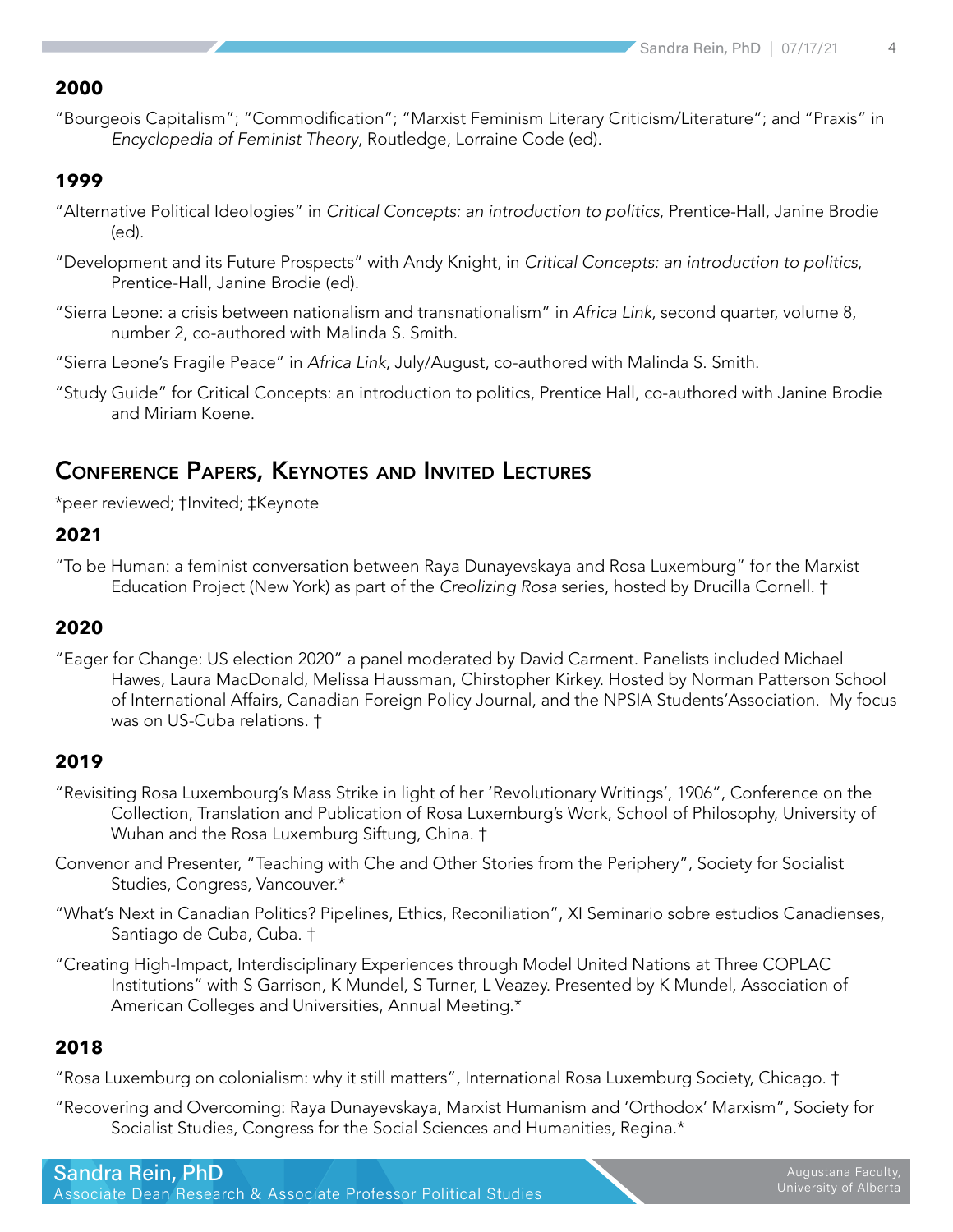- "Continuing Politics on and from the Margins: of crisis, change and intellectual debt", Neoliberalism and its Crises - a Festschrift in honour of Dr. Janine Brodie, Edmonton.†
- "Luxemburg in the Time of Trump: Militarism, Imperialism & Mass Solidarity", Society for Socialist Studies, Congress for the Social Sciences and Humanities, Toronto.\*
- "Anniversary Plenary: Socialism Historically and Today, a Panel of Three-Minute Interventions", May 2017, Society for Socialist Studies, Congress for the Social Sciences and Humanities, Toronto. †
- "What were they thinking? Luxemburg's, Goldman's and Dunayevskaya's critique of the RussianRevolution", Society for Socialist Studies, Congress for the Social Sciences and Humanities, Toronto.\*
- "Round Table on Cuban Studies", May 2017, Canadian History Association and the Canadian Association for the Study of International Development, Congress for the Social Sciences and Humanities, Toronto, Canada.\*

#### **2016**

- "Rosa Luxemburg, Dialectics and Emancipation", Transcending Capitalism: The Dialectic of Race, Class and Gender in Light of Today's Economic, Social, and Environmental Crises hosted by the Department of Sociology, Loyola University and the International Marxist Humanist Organization, Chicago. †
- "Dunayevskaya, Hegel and Dialectics for Today", Bi-Annual Convention of the International Marxist Humanist Organization, Chicago. †
- "Radical Women & Revolution: Philosophy and Freedom through Rosa Luxemburg, Emma Goldman, and Raya Dunayevskaya", Augustana Faculty Research Symposium.
- "Rosa Luxemburg: Reform or Revolution?" panelist with Chris Hedges and Richard Wolff, moderated by Laura Flanders, Left Forum 2016, New York. †
- "Reclaiming 'the Human' and Hegel: As if Dialetics Mattered", Society for Socialist Studies, Congress of the Social Sciences and Humanities, Calgary.\*
- "Graphic Rosa: Rosa Luxemburg's Biography and Political Thought in Kate Evan's graphic biography", Society for Socialist Studies, Congress of the Social Sciences and Humanities, Calgary.\*
- "Book Roundtable on Paul Kellogg's The Staples Trap", Society for Socialist Studies, Congress of the Social Sciences and Humanities, Calgary.

#### **2015**

- "On Militarism", Rosa Remix conference, Rosa Luxemburg Stiftung, New York. †
- "Rosa Luxemburg: Feminist Philosopher Mediated by Raya Dunayevskaya", Society for Socialist Studies, Congress for the Humanities and Social Sciences, Ottawa.\*

#### **2014**

- "Canada's next Trudeau", Canadian Studies seminar, Universidad de Oriente, Santiago de Cuba. †
- "The Gendered Subject at the Crossroads", Loyola University, Chicago.†
- "State Capitalist Theory and Practice: Returning to the Dunayevskaya Correspondence" International Marxist Humanist Organization, Chicago.†

#### **2013**

"Re-reading Rosa Luxemburg's *Theory as Practice* as a feminist text", International Rosa Luxemburg Society, Paris, France.\*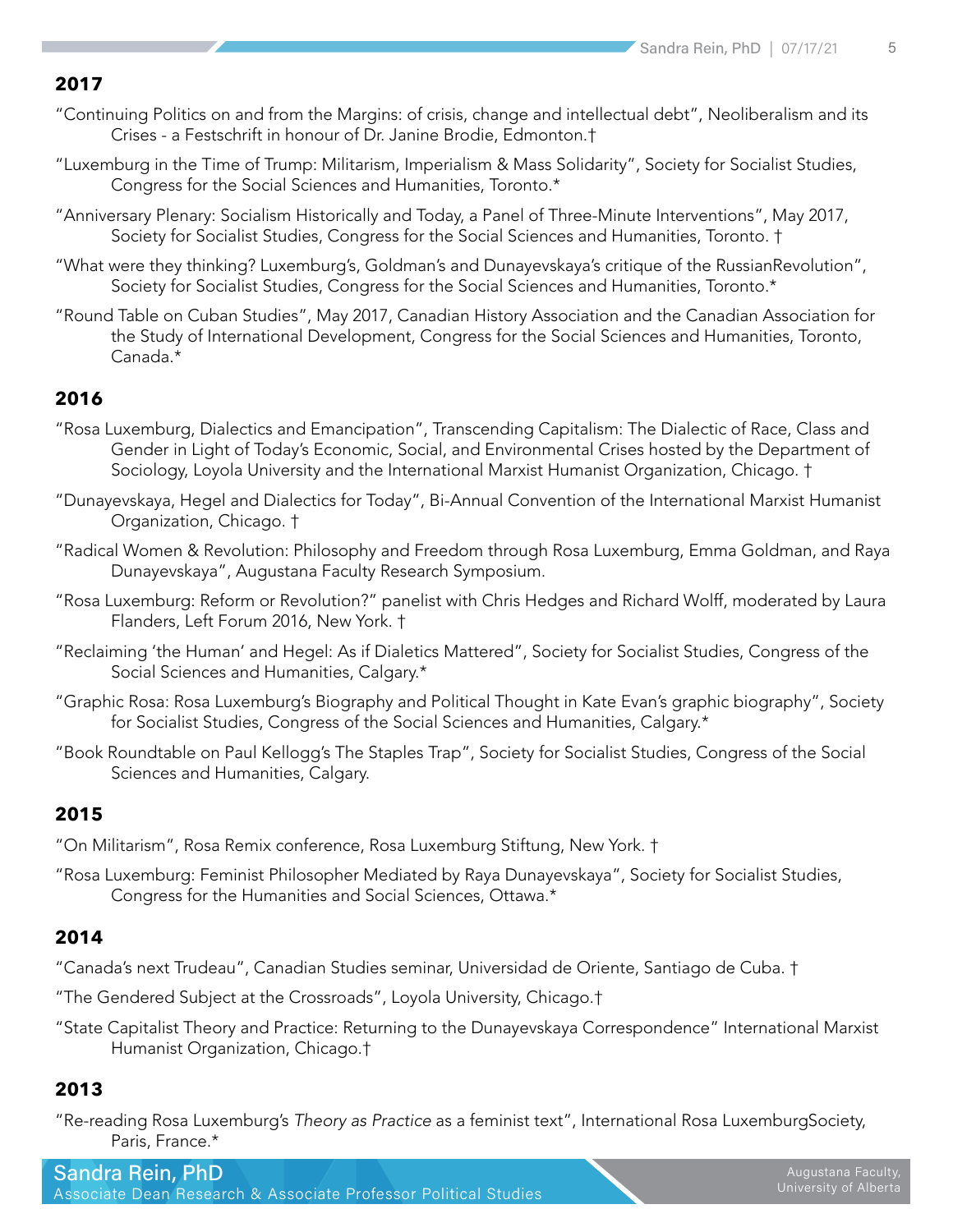- "Roundtable/Book Launch for Hudis: *Marx's Concept of an Alternative to Capital"*, Society for Socialist Studies, Congress of the Humanities and Social Sciences, Victoria.\*
- "Rosa Luxemburg and Feminist Theory: a necessary contribution in a time of crisis", Society for Socialist Studies, Congress of the Humanities and Social Sciences, Victoria.\*

"A Reprise: Looking back to see ahead", Historical Materialism conference, London, UK.\*

- "Marxism and Feminism: Past and Present", International Marxist Humanism Organization, London, UK. †
- "The Trilogy of Revolution Revisited", International Marxist Humanist Conference, Chicago. †
- "What is Marxist Humanism", Loyola University and the International Marxist Humanist Organization, Chicago.†
- "You don't know Raya: introducing the Marxist Humanism of Raya Dunayevskaya", Human Sciences Research Council and the Institute of Social and Economic Research for South Africa, Rhodes University, Grahamstown. †
- "Canada's majority government one year later" for the Annual Canadian Studies Seminar, Universidad de Oriente, Santiago de Cuba.
- "Looking back to see ahead: Marx, gender and what it means to be free", Historical Materialism conference, York University, Toronto.\*

#### **2011**

"Augustana-in-Cuba: Building a Canada-Cuba Learning Partnership" presented at the X Seminario de Estudios Canadienses, University of Havana.

#### **2010**

- "What does Marxist-Humanism Mean for Today: Celebrating the Centenary of Raya Dunayevskaya", US Marxist-Humanists and Loyola University Department of Sociology, Chicago. †
- "Biography of an Idea: Raya Dunayevksaya and Marxist-Humanism", Ideas Left Out, Historical Materialism Toronto, Centre for Social Justice and Socialist Project, Toronto. †

#### **2009**

- "Teaching with Che: creating a critical pedagogy of place in international relations", ATINER (Athens Institute), Athens.\*
- " 'The Freedom to Think Differently': Rosa Luxemburg and today's crisis", Humanities and Science Research Council and the Rosa Luxemburg Foundation seminar on the "South Africa in Africa Project", Cape Town.‡
- "Canadian Foreign Policy: exceptional leadership or Strategic Survival", Universidad de Oriente, Santiago de Cuba. †
- "Seeing with Rosa's Eyes: global order and freedom in the works of Rosa Luxemburg", Comparative Interdisciplinary Studies Section of the International Studies Association (CISS-ISA), Potsdamn.\*
- Convenor and presenter, "Roundtable: Pedagogies of Global Order: Reflections from the (dis)orderly classroom", CIIS-ISA, Potsdamn.

#### **2008**

"More than one way to get an undergraduate education", with Roxanne Harde, International Scholarship of Teaching and Learning (ISOTL), Edmonton.\*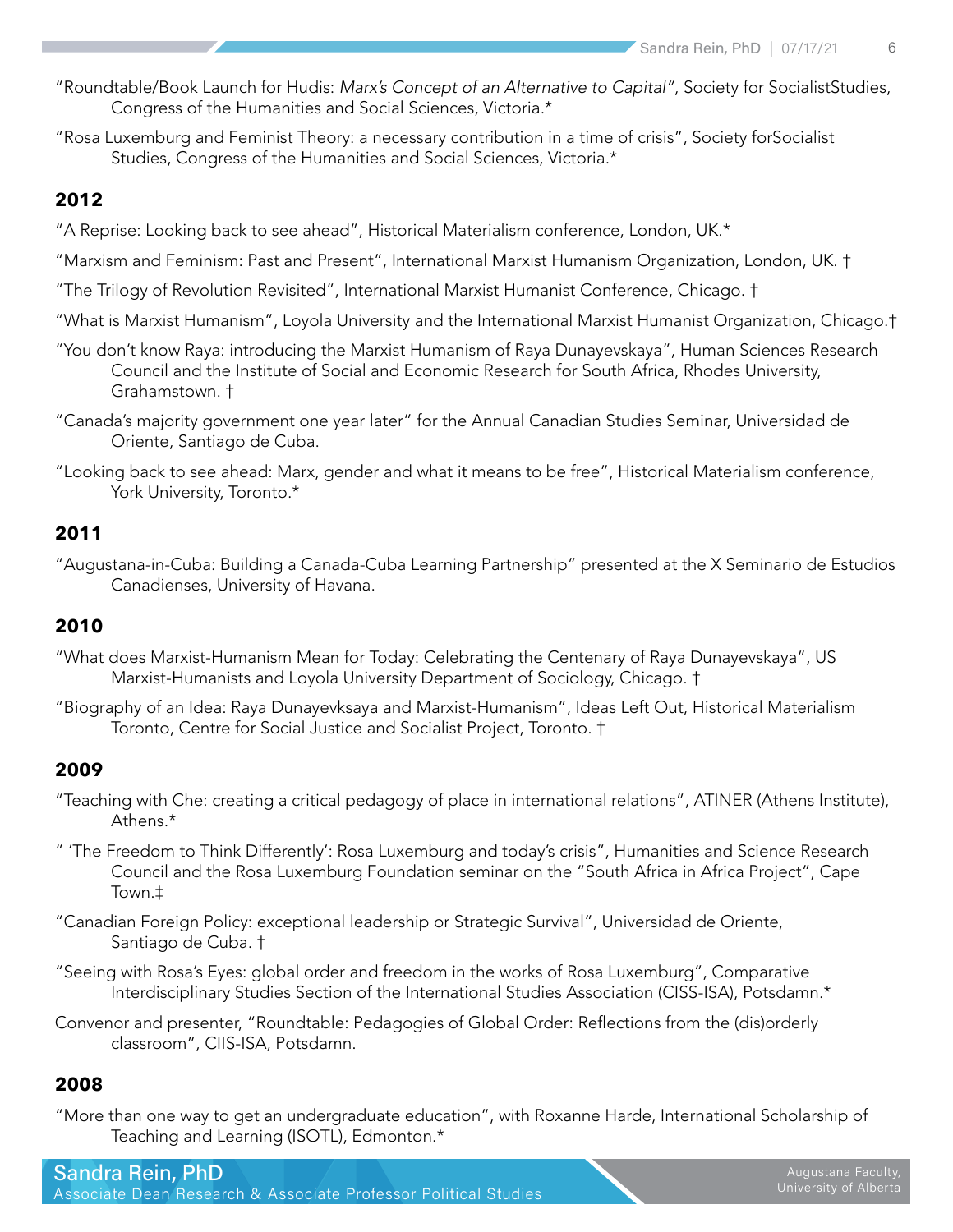- "From South Africa to France: Dunayevskaya meets International Studies", The Crisis of Marxist Thought, Marxist Humanist Committee, Chicago. †
- "No international theory, but what about transformation? A critical reading of Martin Wight and Raya Dunayevskaya", Comparative Interdisciplinary Section (International Studies Association), Paris.\*
- "Theory as Practice: reading Luxemburg through Dunayeskaya for today", Rosa Luxemburg Annual Seminar, Rhodes University, Grahamstown, South Africa. ‡
- "Feminism on the Frontlines: reflections from a Canadian classroom", Rosa Luxemburg Annual Seminar, March 2008, Rhodes University, Grahamstown, South Africa.

- "Outside the Academy: Dunayevskaya's Marxist Humanism projected through News and Letters",
- Society for Socialist Studies, Congress for the Social Sciences and Humanities, Saskatoon.\*
- "Un-disciplining Freedom: the scholarship of Raya Dunayevskaya (1910-1987) and Marxist-Humanist philosophy", International Studies Association, Chicago.\*
- "Canada's Foreign Policy in the Classroom: pedagogy in the face of Canadian exceptionalism", selected as "New Scholar" to participate in a conference and workshop, co-sponsored by the Norman Paterson School of International Affairs and the Journal of Canadian Foreign Policy.\*

#### **2006**

"Emancipating Rosa: Raya Dunayevskaya's critical reading of Rosa Luxemburg", *Rethinking Marxism*, Amherst.\*

"Can the Global South Opt-out? a critical reading of the political economy implications of the Cuban-Venezuela alliance", International Studies Association, San Diego.\*

#### **2004**

"Sustaining Sustainability: Words and Deeds" Athabasca University Peace Conference, Athabasca.

#### **2000**

"Reconstructing Emancipation: a Marxist encounter with globalization", *Rethinking Marxism*, Amherst.\*

"An Act of Reclamation: Dunayevskaya and Marxist Humanism", Department of Political Science Lecture Series, University of Alberta.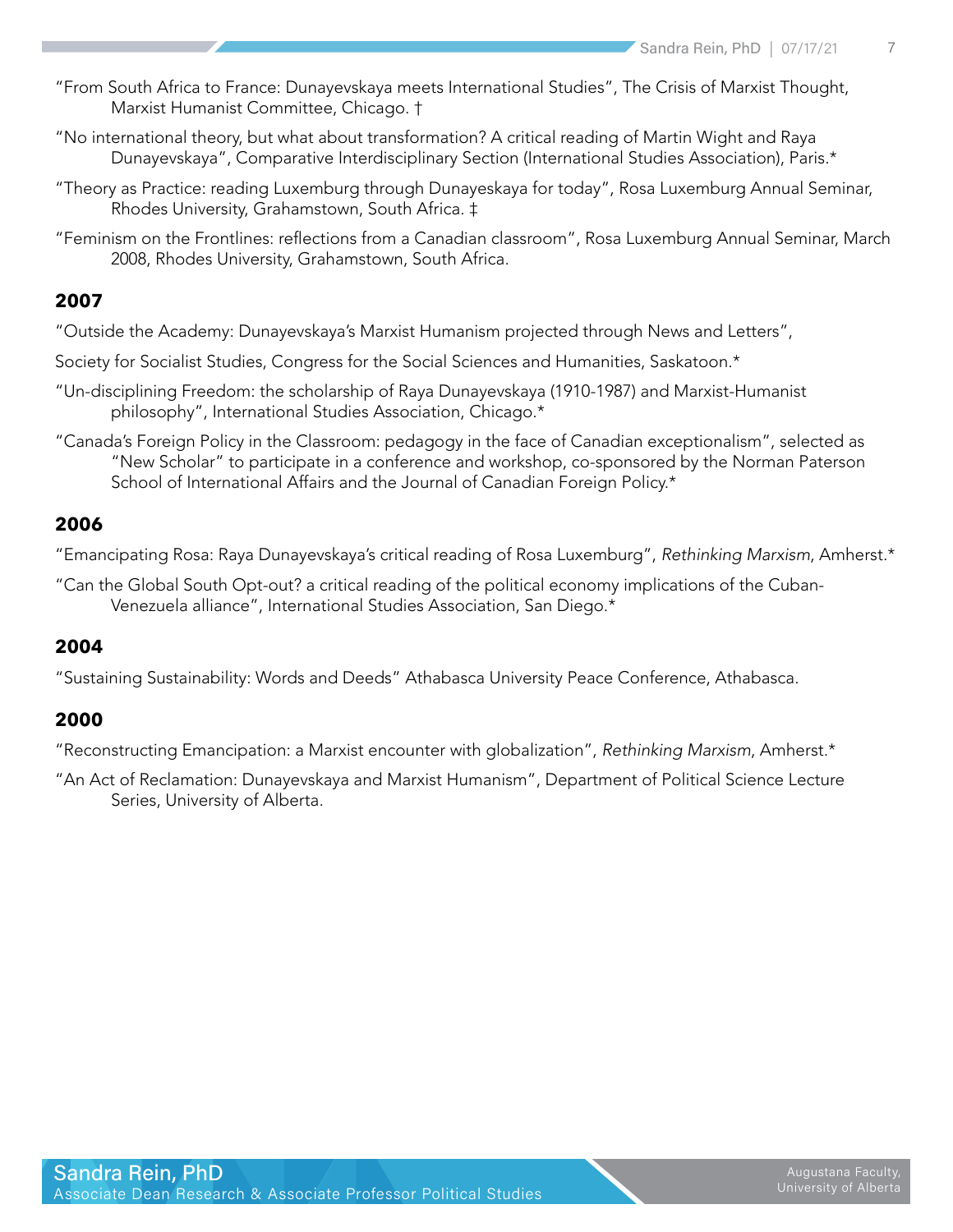#### Courses Taught

- AUIDS 101 **First Year Seminar** AUPOL 228/328 Model United Nations AUPOL 300 Third Year Seminar AUPOL 346 US Foreign Policy
- AUCSL 360 Community Service-Learning Practicum AUGDS 223/323/224/324 Global and Development Studies practicum AUGDS 400 (6 credits) Capstone Research Seminar AUGDS 427 Development Studies topics AUIDS278/378 Selected Topics (Augustana campus theme) AUIDS 292 **Integrated Studies (Cuba)** AUPOL 103 An Introduction to Global and Political Studies AUPOL 240 An Introduction to International Relations I AUPOL 241 An Introduction to International Relations II AUPOL 341 The Global South and World Politics AUPOL 343/443 Selected Topics in International Political Economy AUPOL 344/444 **Selected Topics in International Relations** AUPOL 400 (6 credits) entitled and the Political Studies capstone AUPOL 405 Political Studies capstone (3 credit) AUPOL 411 **International Relations Theory** Cuba suite of courses AUART 260; AUGDS 223; AUPOL 239; AUSOC 279

#### Selected Directed Readings

AUPOL 401; 402; POL S 560

| Winter 2020 | Stacey Haugen     | International relations, graduate course      |
|-------------|-------------------|-----------------------------------------------|
| Winter 2018 | Kyle Anderson     | International Relations, Diplomacy            |
| Winter 2018 | Lauren Grosky     | Gender & Cuban Revolution                     |
| Winter 2017 | David Graff       | International Relations theory                |
| Winter 2016 | Dylan Richards    | Gender and Farming                            |
| Winter 2015 | Stacey Haugen     | Shrinking Humanitarian space                  |
| Winter 2015 | Mark Wilms        | International Relations theory                |
| Winter 2013 | Calee Dufva       | Municipal disaster response: Cuba case study  |
| Winter 2009 | Danielle Fostey   | <b>Feminist Political Theory</b>              |
| Winter 2009 | Kailey Cannon     | Political Economy of Robert Cox               |
| Fall 2007   | Stephanie Beulke  | Comparing Royalty Regimes, Alberta and Norway |
| Fall 2006   | Tyson Flynn       | Global Oil Production                         |
| Winter 2006 | Vernon Saddleback | Ethics and International Relations            |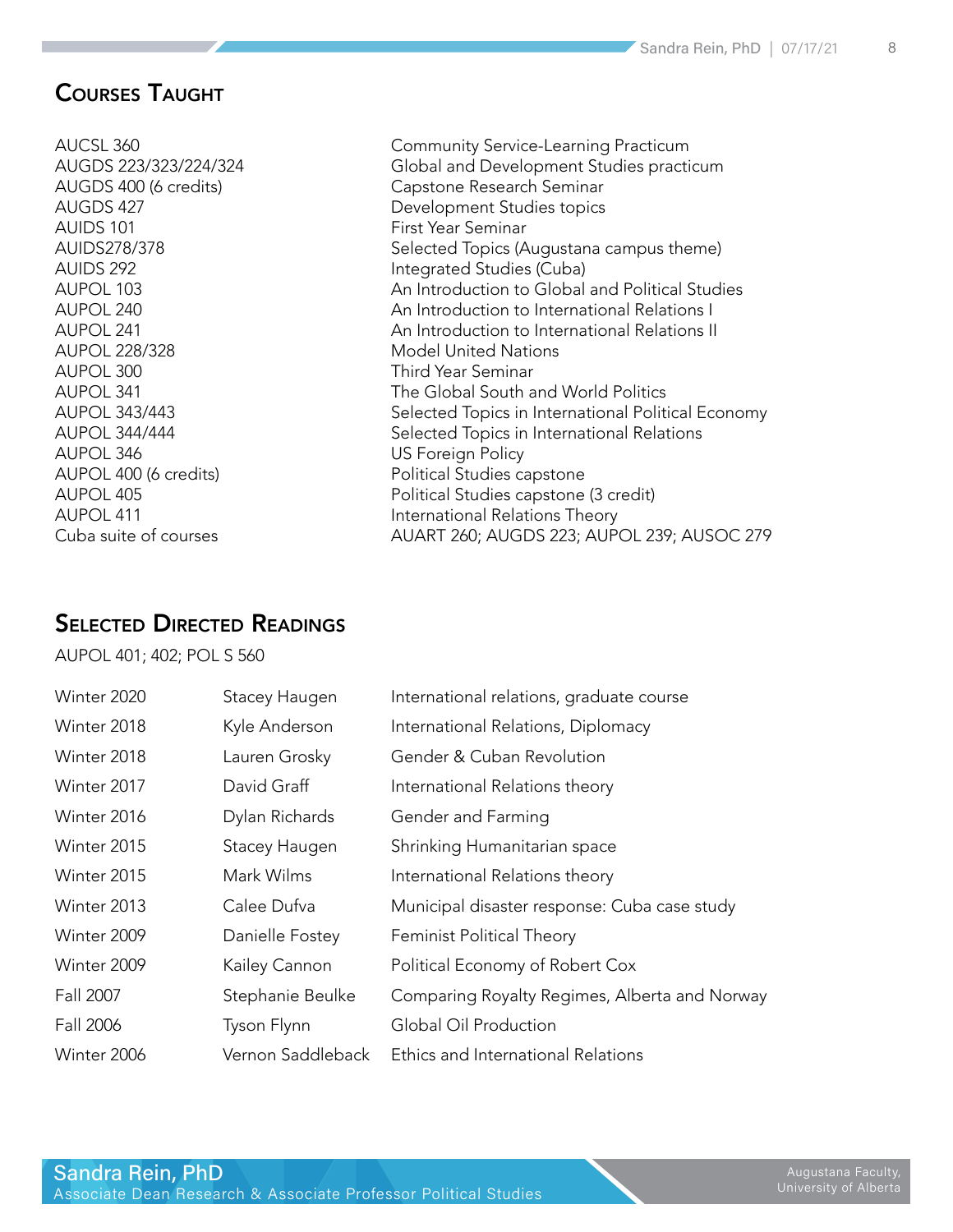#### Graduate Committees & Supervision

- 2019 Stacey Haugen PhD Co-supervisor with Roger Epp, (University of Alberta Department of Political Science)
- 2018 Alexandre Charon MA Defense Committee (University of Victory, Departments of Sociology and Political Science)
- 2018 Stephen Cruikshank PhD Defense Committee (University of Alberta, Department of Modern Languages and Cultural Studies, "internal-external" examiner)
- 2016 Ardythe Harder MA Defense Committee (University of Alberta, Department of Political Science, "internal-external" examiner)
- 2014 Kimberly Gamarro, Second Reader MA Project (University of Alberta, Department of Political Science)
- 2012 Tori Aarseth MA Examination Committee (American University in Cairo, Department of Political Science)
- 2010 Suma Das MA Defense Committee (University of Alberta, Department of Political Science, "internalexternal" examiner)

#### Research Assistant Supervision

#### *ENDOWED AUGUSTANA UNDERGRADUATE RESEARCHERS*

#### **2020**

Danielle King Roger S. Smith Award. Project examined queer theory and social change in postrevolutionary Cuba.

#### **2016**

Jennifer Ha Roger S. Smith Award. Project examined racial identity construction and the immigration experience in Canada.

#### **2014**

Stacey Haugen Roger S. Smith Award. Project examined international humanitarian law, gender, and forced mass migration due to conflict.

*FUNDED RESEARCH ASSISTANTS* \*Year of hire indicated, funded over multiple years

#### **2016**

Elinor Bakjarati PhD student teaching assistant for Model UN

#### **2014**

| Kailey Cannon | MA research re: academic articles on Cuba (Spanish) |
|---------------|-----------------------------------------------------|
| Connor Malone | BA Cuba prep materials                              |
| Mark Wilms    | BA research related to SSHRC IG                     |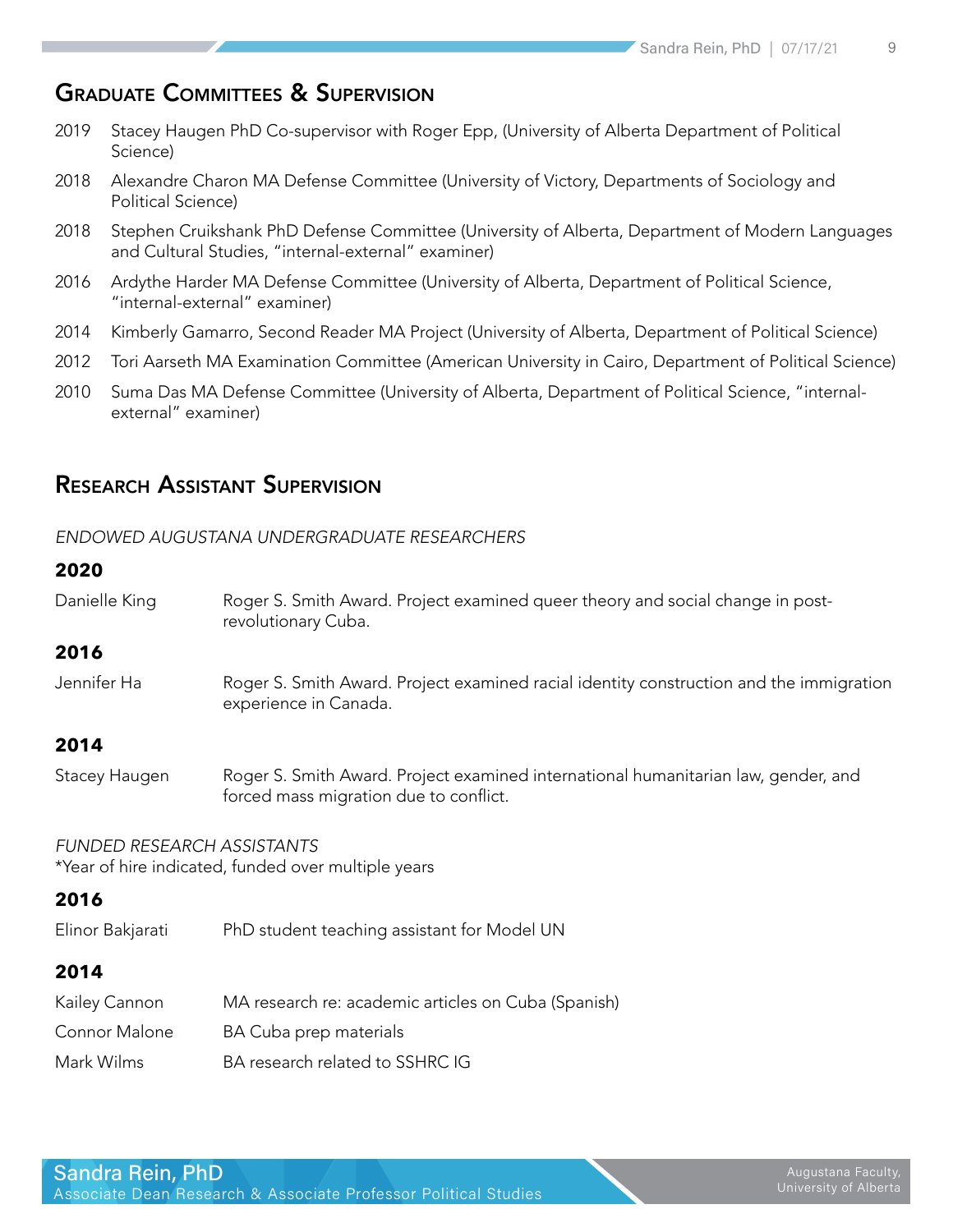| Wynn Coates   | MA research related to SSHRC IG*          |
|---------------|-------------------------------------------|
| Stacey Haugen | BA research related to SSHRC IG*          |
| Erin Rix      | BA pedagogical research for study abroad* |

#### **2011**

| Brent Epperson | PhD student developed new teaching materials for Critical Concepts |
|----------------|--------------------------------------------------------------------|
| Jeremy Smith   | BA research related to revised SSHRC application                   |
| Chloe Wall     | BA research related to revised SSHRC application                   |

#### **2006**

| Jeff Behrens       | BA developed a database of articles for 1970s News and Letters                       |
|--------------------|--------------------------------------------------------------------------------------|
| Myles Curry        | BA collected articles from News and Letters                                          |
| Stephanie Fletcher | PhD student worked on website materials and teaching resources for Critical Concepts |

### **FUNDING**

*ADJUDICATED DIRECT RESEARCH FUNDING (PI)*

#### **Career Total \$193,056**

| 2019 | Dean's Award: Research Support (Dean's discretion)     | \$2500   |
|------|--------------------------------------------------------|----------|
| 2016 | Vice President Research support for Scholarly Journals | \$8000   |
| 2015 | Vice President Research Support for Scholarly Journals | \$8000   |
| 2014 | Augustana Course Release                               | \$8000   |
| 2013 | SSHRC Insight Grant (J. Wesselius, co)                 | \$79,100 |
| 2012 | Augustana Research Grant                               | \$2696   |
|      | U of A 4-A Bridging fund for SSHRC                     | \$5000   |
| 2010 | "Canadian Experts" program (Cuba)                      | \$5000   |
| 2009 | Augustana Travel Grant                                 | \$2500   |
| 2008 | Killam Research Grant                                  | \$6800   |
|      | Travel Grant (Europe)                                  | \$2860   |
| 2007 | <b>EFF Grant</b>                                       | \$5000   |
|      | Augustana CLE grant                                    | \$1200   |
|      | Augustana Travel grant (South Africa)                  | \$3000   |
|      | Augustana Teaching Release award                       | \$5000   |
|      | Augustana CLE classroom equipment grant                | \$2500   |
| 2006 | Augustana CLE Equipment (podcasting) grant             | \$3000   |

Associate Dean Research & Associate Professor Political Studies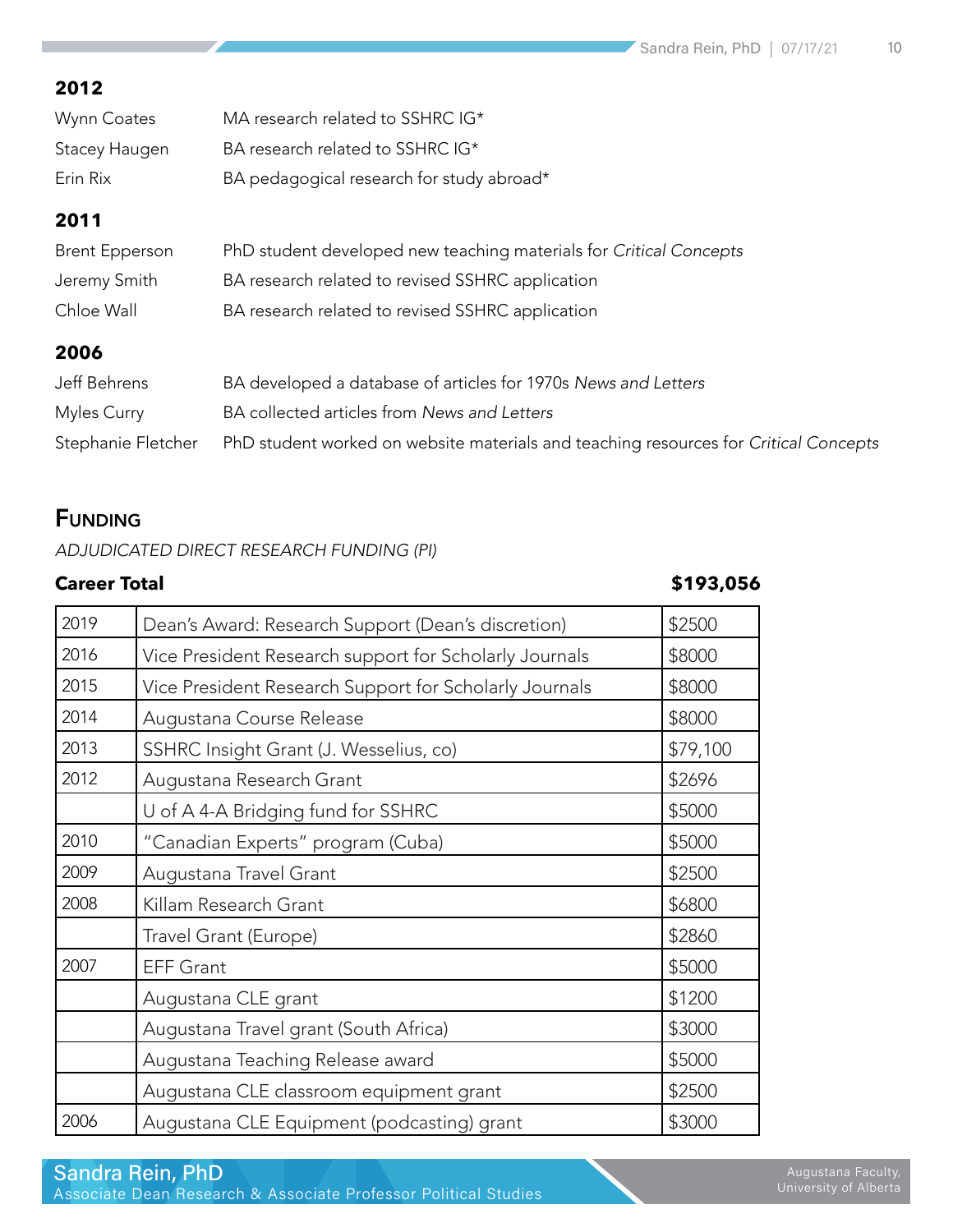| 2006 | Augustana Faculty Internal Research grant                  | \$1000   |
|------|------------------------------------------------------------|----------|
|      | Augustana CLE grant                                        | \$1000   |
|      | University of Alberta Travel grant                         | \$2000   |
| 2005 | Education Fund for the Future (EFF), University of Alberta | \$5000   |
|      | University start-up funding, University of Alberta         | \$1500   |
| 1999 | <b>SSHRC Doctoral Fellow</b>                               | \$32,400 |

#### *ADJUDICATED DIRECT FUNDING FOR STUDENT SUPPORT*

#### **Career Total \$219,900**

| 2021<br>2019                                           | Roger Epp Team Award<br>UAI Group Award for Cuba* | \$8200<br>\$23,650 |
|--------------------------------------------------------|---------------------------------------------------|--------------------|
| 2017                                                   | UAI Group award for Cuba                          | \$34,400           |
| 2015                                                   | UAI Group award for Cuba                          | \$51,600           |
| 2013                                                   | Roger S Smith Award (Stacey Haugen)               | \$7500             |
| 2012                                                   | UAI Group award for Cuba (with Karsten Mündel)    | \$79,550           |
| 2008                                                   | UAI/Government of Alberta, Cuba /student stipend  | \$15,000           |
| *due to COVID, UAI group award suspended for 2020-2022 |                                                   |                    |

SELECTED SERVICE & COMMUNITY ENGAGEMENT

Excludes numerous academic and staff hiring committees and all university-wide committees associated with administrative appointments.

2021 "Catching up with Distinguished Alumna, Dr. Deena Hinshaw, Chief Medical Officer of Heath, Alberta" an interview for Augustana Alumni Special Events (via zoom).

Initiated the creation of a cross-Canada Cuba network that is multi-institutional. Ensures information sharing, collaboration, and supports study abroad efforts.

2020 Co-Leader, Community of Teaching Practice (with Janet Wesselius and Neil Haave)

Equity, Diversity, Inclusion, Decolonization co-leader, Augustana Working Group (with James Kariuki) (2 years)

2019 Organizer, DaVinci's Legacy series

"How the West was Won? Identity, Ideology and Antagonism in the 2019 Federal Election" panel for Alumni Lunch and Learn, Augustana Faculty, with Drs. Hallström and Wilton

"Canada's Place in the World" for the Camrose Public Library as part of the University of Alberta Community Outreach

- 2015 General Faculty Council, elected representative (3 years)
- 2013 Faculty Evaluation Committee, elected representative (3 years)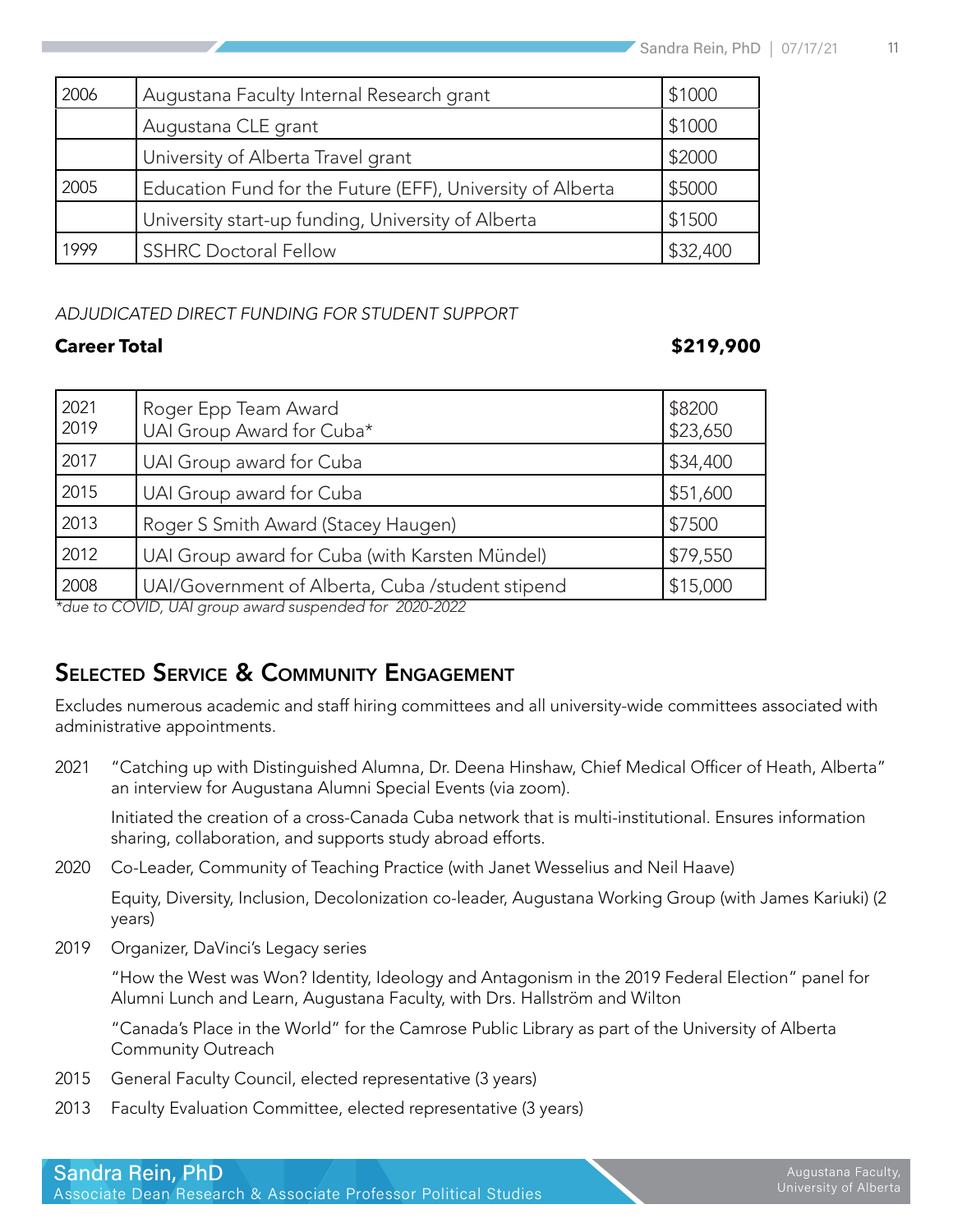- 2011 KIAS Undergraduate Research conference discussant Presenter, Augustana Learning and Beyond "Laderskap" undergraduate workshop
- 2010 Moderator, Camrose Mayoralty Forum Dean Selection Committee (1 year)
- 2009 Board Member, Camrose Women's Shelter (2 years)
- 2008 Coordinator, Augustana-in-Cuba, Semester Abroad (2008 current)
- 2007 Dean's appointee, Academic Computing Review (2 years) Keynote speaker to the annual Aspen School Division Retirement and Awards Dinner, New Brook, Alberta.
- 2006 Dean's Ad Hoc Committee for Academic Planning (2 years) Annual Theme Committee (2 years)